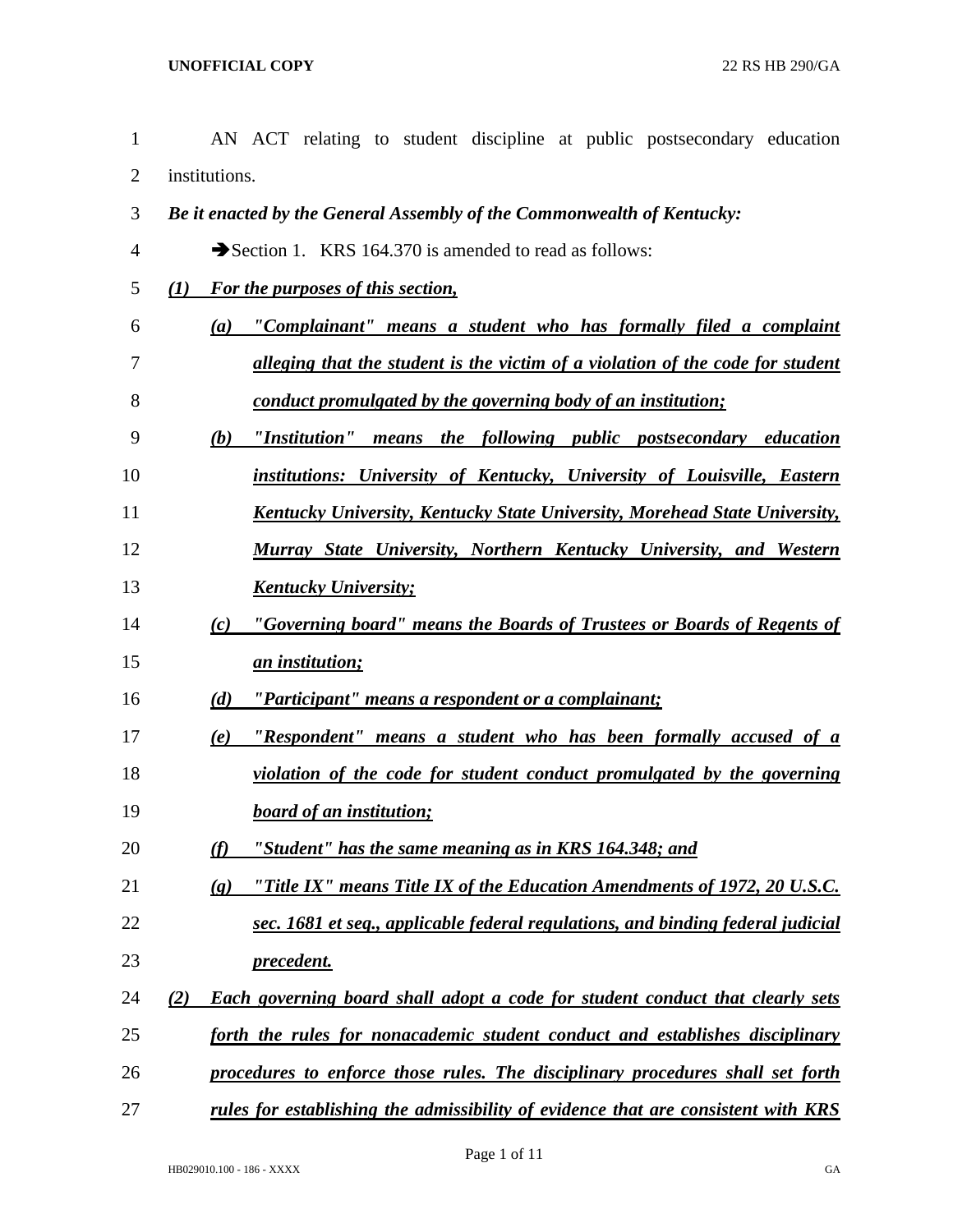**UNOFFICIAL COPY** 22 RS HB 290/GA

| $\mathbf{1}$ |     | 13B.090, KRE 412, and Title IX.                                                   |    |                                                                               |  |  |  |
|--------------|-----|-----------------------------------------------------------------------------------|----|-------------------------------------------------------------------------------|--|--|--|
| 2            | (3) | At a minimum, when a violation is punishable by a suspension or expulsion from    |    |                                                                               |  |  |  |
| 3            |     | the institution or termination of a respondent's residence in campus housing, the |    |                                                                               |  |  |  |
| 4            |     | disciplinary procedures contained in the code for student conduct shall:          |    |                                                                               |  |  |  |
| 5            |     | (a)                                                                               | 1. | Afford a respondent the presumption that the respondent is innocent           |  |  |  |
| 6            |     |                                                                                   |    | and has not committed a violation of the code for student conduct             |  |  |  |
| 7            |     |                                                                                   |    | <u>until the institution has established every element of the alleged</u>     |  |  |  |
| 8            |     |                                                                                   |    | <i>violation; and</i>                                                         |  |  |  |
| 9            |     |                                                                                   | 2. | Clearly state that the presumption afforded by subparagraph 1. of this        |  |  |  |
| 10           |     |                                                                                   |    | paragraph shall not be construed to mean that the complainant or any          |  |  |  |
| 11           |     |                                                                                   |    | <u>witness has presented false testimony or evidence;</u>                     |  |  |  |
| 12           |     | (b)                                                                               |    | <b>Provide a participant written notice of:</b>                               |  |  |  |
| 13           |     |                                                                                   | 1. | A formal charge of an alleged violation and the specific details of the       |  |  |  |
| 14           |     |                                                                                   |    | <u>facts upon which the alleged violation is based;</u>                       |  |  |  |
| 15           |     |                                                                                   | 2. | The rights of the participant as set forth in this section, the code for      |  |  |  |
| 16           |     |                                                                                   |    | student conduct, and any other applicable law; and                            |  |  |  |
| 17           |     |                                                                                   | 3. | The date, time, and location of each phase of the disciplinary process        |  |  |  |
| 18           |     |                                                                                   |    | at least:                                                                     |  |  |  |
| 19           |     |                                                                                   |    | <b>Three (3) business day prior to any scheduled event at which the</b><br>а. |  |  |  |
| 20           |     |                                                                                   |    | participant is expected to appear, including any meeting or                   |  |  |  |
| 21           |     |                                                                                   |    | interview that serves an investigative purpose; and                           |  |  |  |
| 22           |     |                                                                                   |    | Ten (10) business days prior to any disciplinary hearing;<br>$\mathbf{b}$ .   |  |  |  |
| 23           |     | (c)                                                                               | 1. | <b>Require the institution to maintain an administrative file of the</b>      |  |  |  |
| 24           |     |                                                                                   |    | disciplinary proceedings. The file shall include all documents and            |  |  |  |
| 25           |     |                                                                                   |    | evidence in the institution's possession or control relevant to the           |  |  |  |
| 26           |     |                                                                                   |    | alleged violation and the institution's investigation thereof, including      |  |  |  |
| 27           |     |                                                                                   |    | but not limited to exculpatory evidence, documents submitted by any           |  |  |  |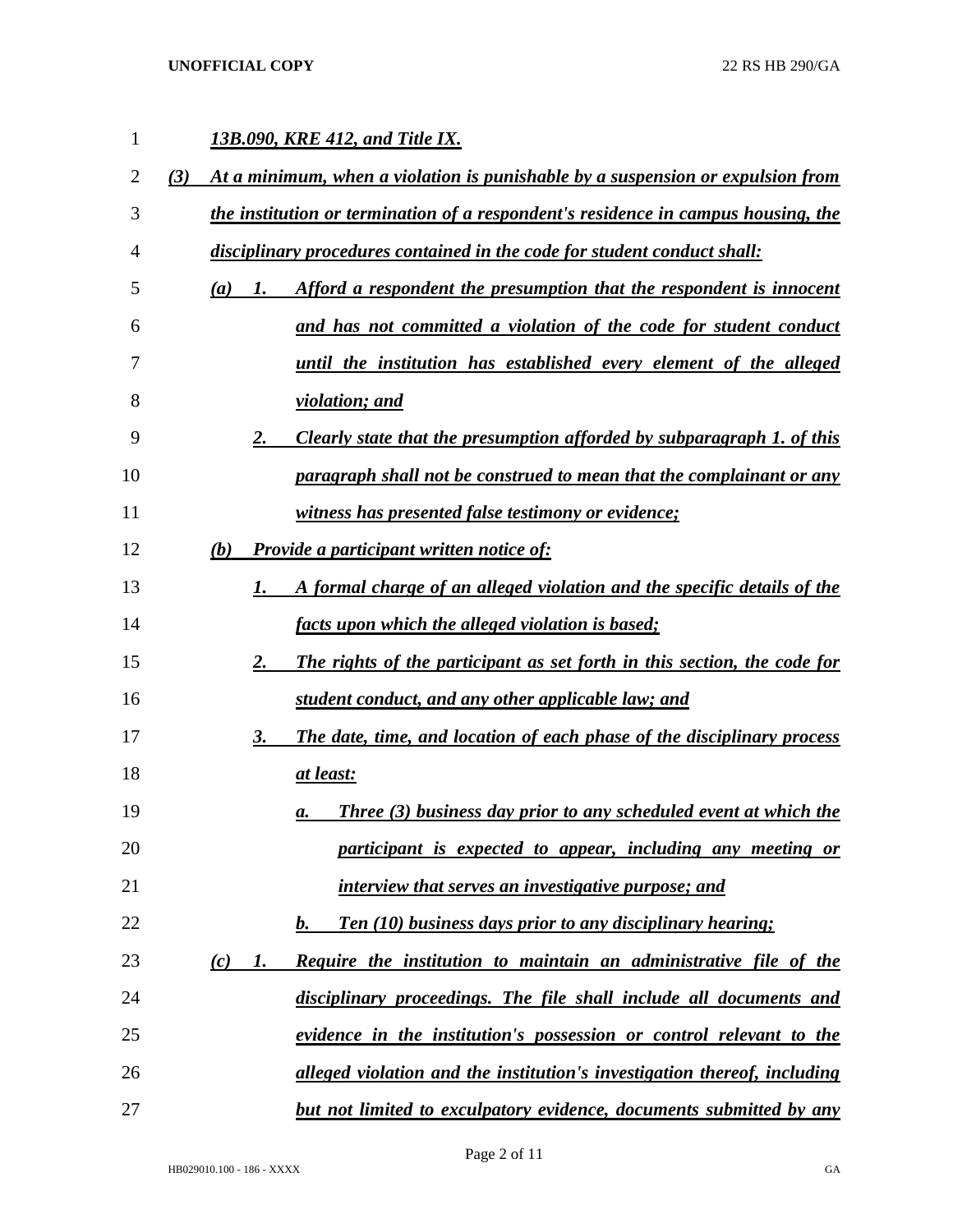| 1  |    | participant, and the institution's choice of a video recording, an audio        |
|----|----|---------------------------------------------------------------------------------|
| 2  |    | <u>recording, or a transcript of any disciplinary hearing ultimately held</u>   |
| 3  |    | in the matter but shall not include privileged documents or internal            |
| 4  |    | memorandums that the institution does not intend to introduce as                |
| 5  |    | <u>evidence at any hearing on the matter;</u>                                   |
| 6  | 2. | Provide a participant reasonable continuing access<br><i>the</i><br>to          |
| 7  |    | <u>administrative file and the ability to make copies of all evidence or</u>    |
| 8  |    | <u>document contained therein beginning at least seven (7) business days</u>    |
| 9  |    | prior to any disciplinary hearing, or sooner if otherwise specified             |
| 10 |    | <u>under federal law, except that individual portions of the administrative</u> |
| 11 |    | <u>file may be redacted if disclosure of the evidence is otherwise</u>          |
| 12 |    | <i>prohibited by law;</i>                                                       |
| 13 | 3. | <b>Require that all documentary or tangible evidence that the institution</b>   |
| 14 |    | or a participant intends to introduce at a disciplinary hearing be              |
| 15 |    | submitted to the administrative file at least three (3) business days           |
| 16 |    | prior to the disciplinary hearing, or sooner if otherwise specified             |
| 17 |    | <u>under federal law. Any documentary or tangible evidence that is</u>          |
| 18 |    | submitted less than three (3) days prior to the disciplinary hearing            |
| 19 |    | shall only be admissible upon the discretion of the hearing officer. An         |
| 20 |    | institution shall immediately notify a participant when documents and           |
| 21 |    | evidence are added to the administrative file within three (3) business         |
| 22 |    | days of a disciplinary hearing;                                                 |
| 23 | 4. | <b>Require that the institution and participants submit a list of all</b>       |
| 24 |    | witnesses the institution or participant expects to call at the                 |
| 25 |    | disciplinary hearing to the administrative file at least three (3)              |
| 26 |    | business days prior to the hearing, or sooner if otherwise specified            |
| 27 |    | <u>under federal law. Additional witnesses submitted less than three (3)</u>    |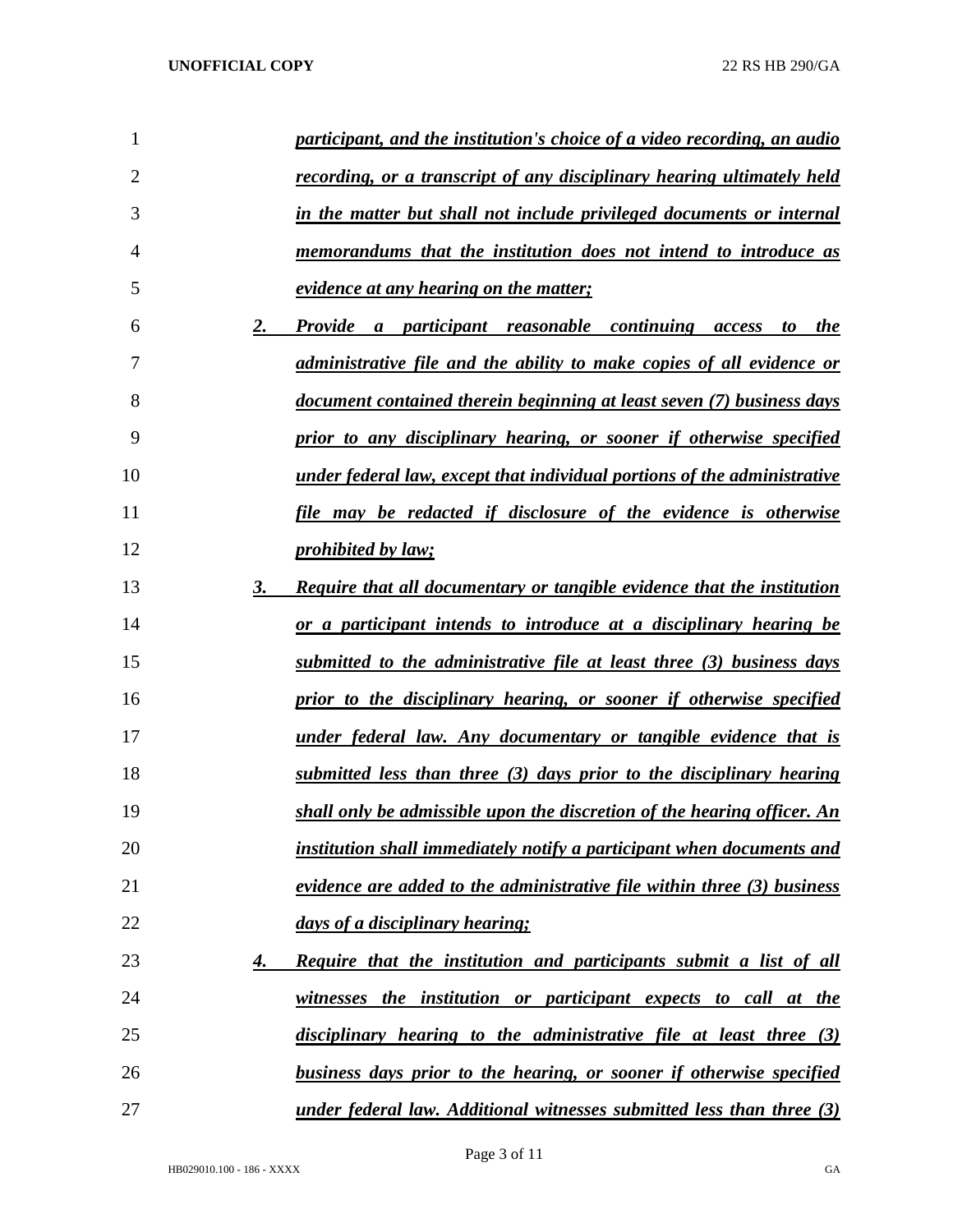| 1              |     | business days prior to the disciplinary hearing shall only be permitted        |
|----------------|-----|--------------------------------------------------------------------------------|
| $\overline{2}$ |     | upon the discretion of the hearing officer. An institution shall               |
| 3              |     | <i>immediately notify a participant when a witness is added to list of</i>     |
| $\overline{4}$ |     | institutional witnesses within three (3) business days of a disciplinary       |
| 5              |     | hearing;                                                                       |
| 6              | 5.  | <b>Require that only evidence contained in the administrative file that is</b> |
| 7              |     | determined by the hearing officer to be relevant and admissible may be         |
| 8              |     | considered in the determination of whether a violation occurred,               |
| 9              |     | including but not limited to the audio recording, video recording, or          |
| 10             |     | <i>transcript of any disciplinary hearing ultimately held in the matter;</i>   |
| 11             |     | and                                                                            |
| 12             | 6.  | Unless otherwise specified under federal law, require that the                 |
| 13             |     | <i>institution maintain the administrative file:</i>                           |
| 14             |     | <b>Permanently if a violation results in the expulsion of a student;</b><br>а. |
| 15             |     | $\mathbf{r}$                                                                   |
| 16             |     | In all other matters, the later of either:<br>$\bm{b}$ .                       |
| 17             |     | i.<br>Three (3) years after the respondent's graduation or last                |
| 18             |     | date of attendance; or                                                         |
| 19             |     | Three (3) years after all sanctions have been met;<br>ii.                      |
| 20             | (d) | Provide a participant the right to:                                            |
| 21             | 1.  | Be present and participate meaningfully at any disciplinary hearing,           |
| 22             |     | interim measure hearing, or other scheduled event where the rights of          |
| 23             |     | the respondent are to be determined, except as restricted by Title IX;         |
| 24             | 2.  | Fair and impartial treatment at each phase of the disciplinary process,        |
| 25             |     | which shall exclude any individual that conducts an investigation or           |
| 26             |     | presides over an alternative dispute resolution process related to the         |
| 27             |     | matter from participating as a hearing adjudicator or on a hearing             |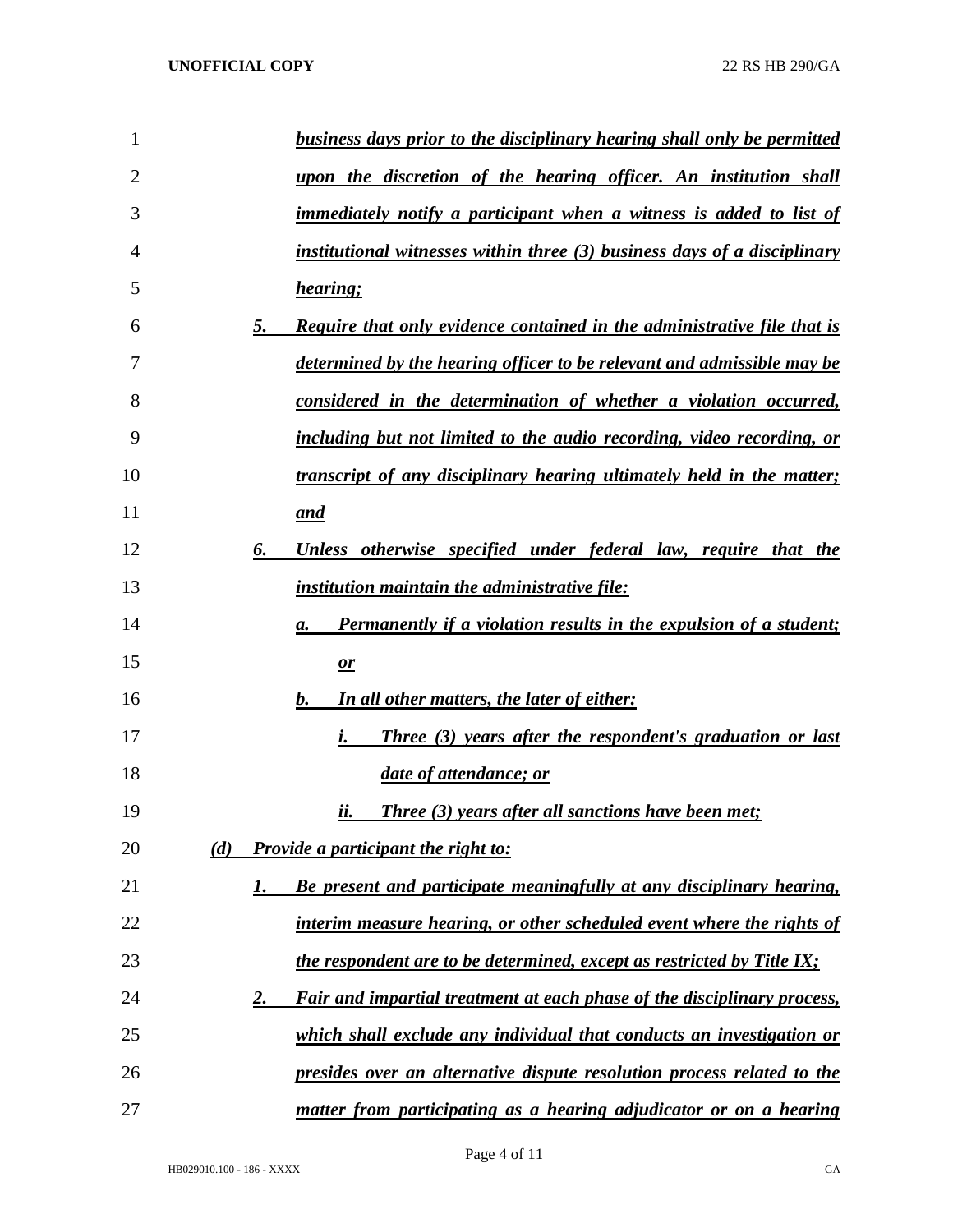| 1  | tribunal; and                                                                           |
|----|-----------------------------------------------------------------------------------------|
| 2  | <b>Provide a limited waiver of the confidentiality of any phase of the</b><br>3.        |
| 3  | disciplinary process to permit the attendance of up to two (2) support                  |
| 4  | persons so long as the support persons would not violate the privacy                    |
| 5  | rights of another student or substantially delay the disciplinary                       |
| 6  | process. A support person shall have no right to participate unless the                 |
| 7  | support person is attending as an advisor to the participant in                         |
| 8  | <i>accordance with Title IX; and</i>                                                    |
| 9  | In addition to the rights set forth in paragraphs (a) to (d) of this subsection,<br>(e) |
| 10 | if an alleged violation is punishable by a final order of suspension of three           |
| 11 | (3) or more days or expulsion from the institution or termination of a                  |
| 12 | respondent's residence in campus housing, provide a participant:                        |
| 13 | At the participant's own expense, the right to be represented by                        |
| 14 | counsel or, if required by Title IX, an advisor, at each material phase                 |
| 15 | of the disciplinary process, including but not limited to any alternative               |
| 16 | dispute resolution phase, meeting, hearing, or appeal of the matter.                    |
| 17 | Upon written notification of representation, this right shall require an                |
| 18 | institution to direct all correspondence related to the disciplinary                    |
| 19 | proceeding to both the participant's counsel or advisor and to the                      |
| 20 | <i>participant; and</i>                                                                 |
| 21 | At any hearing, the right to:<br>2.                                                     |
| 22 | <b>Make opening and closing statements;</b><br>а.                                       |
| 23 | <b>Present relevant evidence; and</b><br>b.                                             |
| 24 | Cross-examine any testimony personally or through counsel.<br>$\mathbf{c}$ .            |
| 25 | Cross-examination of a student who is a victim or the                                   |
| 26 | complainant that is personally conducted by a respondent shall                          |
| 27 | <u>require:</u>                                                                         |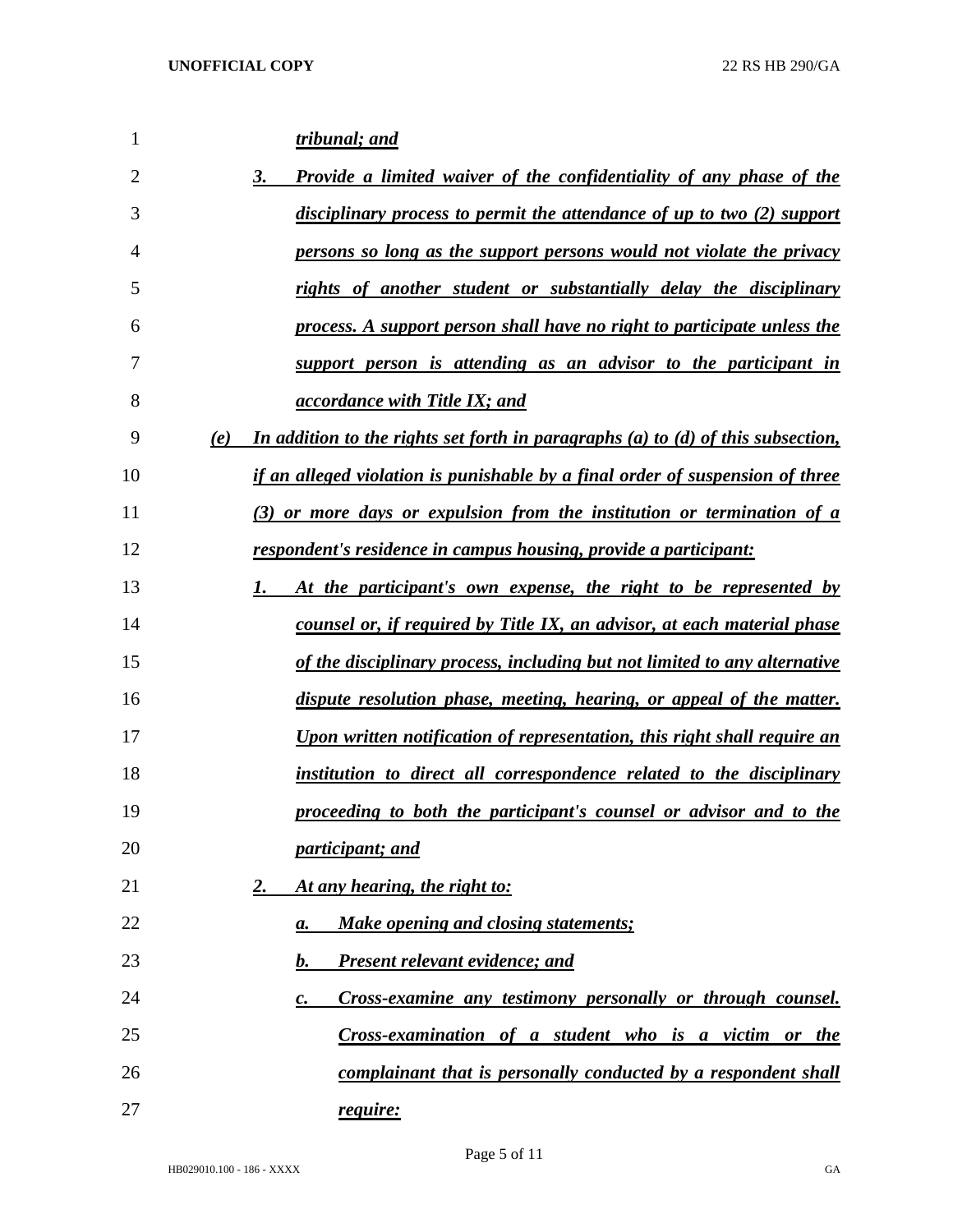| 1              |            | The participant to submit the questions to a neutral<br>i.                                                        |
|----------------|------------|-------------------------------------------------------------------------------------------------------------------|
| $\overline{2}$ |            | <b>hearing officer.</b> The neutral hearing officer shall ask all                                                 |
| 3              |            | relevant questions to the student witness during the live                                                         |
| 4              |            | <u>hearing, state the specific rationale for excluding any</u>                                                    |
| 5              |            | question, and grant a participant the right to amend a                                                            |
| 6              |            | question that has been excluded in order to cure any                                                              |
| 7              |            | objection thereto sustained by the hearing officer, and to                                                        |
| 8              |            | submit follow up questions to the student witness; and                                                            |
| 9              |            | ii.<br>Cross-examination be restricted as required by Title IX or                                                 |
| 10             |            | other applicable federal law.                                                                                     |
| 11             | (4)<br>(a) | Subject to subsection $(3)$ of this section, a governing board Each board of                                      |
| 12             |            | regents] may invest the faculty, <i>administration</i> , or a representative committee                            |
| 13             |            | of designated faculty, staff, and students with the power to suspend or expel                                     |
| 14             |            | any student <i>from the institution, or otherwise discipline a student</i> , for a                                |
| 15             |            | <i>violation of</i> disobedience to <i>its code for student conduct</i> its rules, or for any                     |
| 16             |            | other contumacy, insubordination or immoral conduct). Hn every case of                                            |
| 17             |            | suspension or expulsion of a student                                                                              |
| 18             | (b)        | If, after a hearing on the matter, a violation results in a final order of                                        |
| 19             |            | suspension of a respondent for three (3) or more days or expulsion of a                                           |
| 20             |            | respondent from the institution or termination of a respondent's residence                                        |
| 21             |            | in campus housing, the disciplinary procedures shall grant the respondent                                         |
| 22             |            | <i>the right to</i> the person suspended or expelled may appeal to the <i>governing</i>                           |
| 23             |            | board <u>or its designee</u> of regents]. The <i>disciplinary procedures</i> [board of                            |
| 24             |            | regents] shall prescribe the manner and the mode of procedure on appeal. The                                      |
| 25             |            | decision of the <i>governing</i> board <i>or its designee</i> $\left\{\text{of }$ regents shall be <i>a</i> final |
| 26             |            | <u>order</u> .                                                                                                    |
|                |            |                                                                                                                   |

## *(c) If, after a hearing on the matter, an allegation of conduct that constitutes*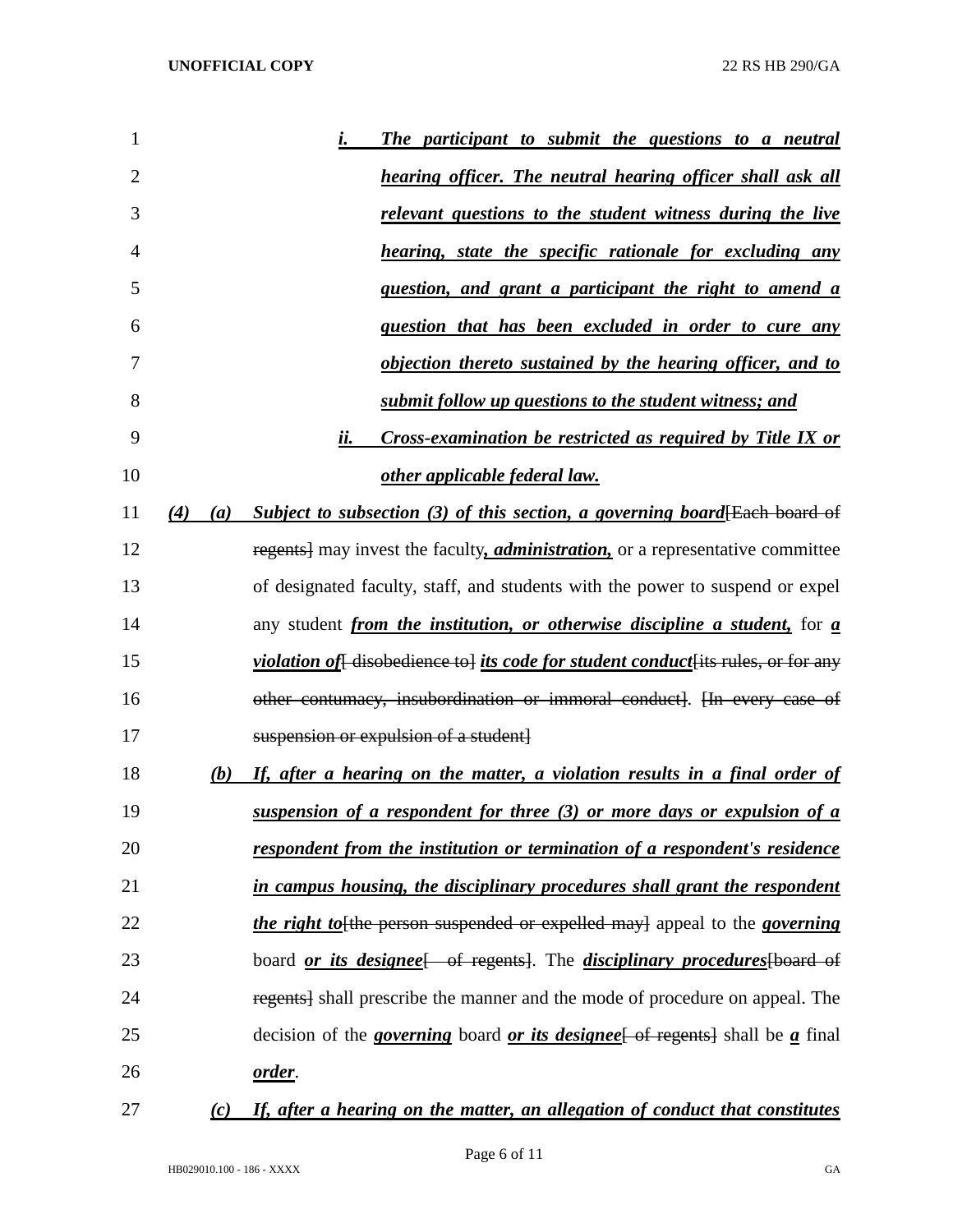## **UNOFFICIAL COPY** 22 RS HB 290/GA

| 1              |     | sexual discrimination as defined by Title IX does not result in a finding of a |
|----------------|-----|--------------------------------------------------------------------------------|
| $\overline{2}$ |     | violation, the disciplinary procedures shall grant the complainant the right   |
| 3              |     | to appeal to the governing board or its designee in the same manner as         |
| 4              |     | prescribed to the respondent pursuant to paragraph (b) of this subsection.     |
| 5              | (d) | Notwithstanding KRS $13B.020(2)(i)$ , a respondent, or a complainant as        |
| 6              |     | required by Title IX, shall have the right to appeal a final order of the      |
| 7              |     | governing board or its designee in accordance with KRS 13B.140, except         |
| 8              |     | that a participant who has the final order overturned for a violation of this  |
| 9              |     | section shall be entitled to actual damages from the institution, including    |
| 10             |     | reasonable attorney's fees and court costs.                                    |
| 11             | (5) | <i>Nothing in this section shall be interpreted to:</i>                        |
| 12             | (a) | Impede or delay law enforcement officials in investigating an alleged          |
| 13             |     | <i>violation of local, state, or federal law;</i>                              |
| 14             | (b) | Impair an institution's ability to take reasonable interim measures            |
| 15             |     | necessary to ensure the physical safety of members of the campus               |
| 16             |     | community during a timely investigation and adjudication of a student          |
| 17             |     | disciplinary issue, including but not limited to the ability to make           |
| 18             |     | adjustments in student housing arrangements, impose conditions of no-          |
| 19             |     | contact between the respondent and complainant, temporarily suspend a          |
| 20             |     | student, or ban a student from campus. Such reasonable interim measures        |
| 21             |     | shall require:                                                                 |
| 22             |     | Within twenty-four (24) hours, written notice of the interim measures<br>I.    |
| 23             |     | that explains the institution's reasons for enacting the interim               |
| 24             |     | measures; and                                                                  |
| 25             |     | Within three (3) business days of the written notice, unless otherwise<br>2.   |
| 26             |     | waived by the respondent, an interim measure hearing to determine              |
| 27             |     | whether there is substantial evidence that the respondent poses a risk         |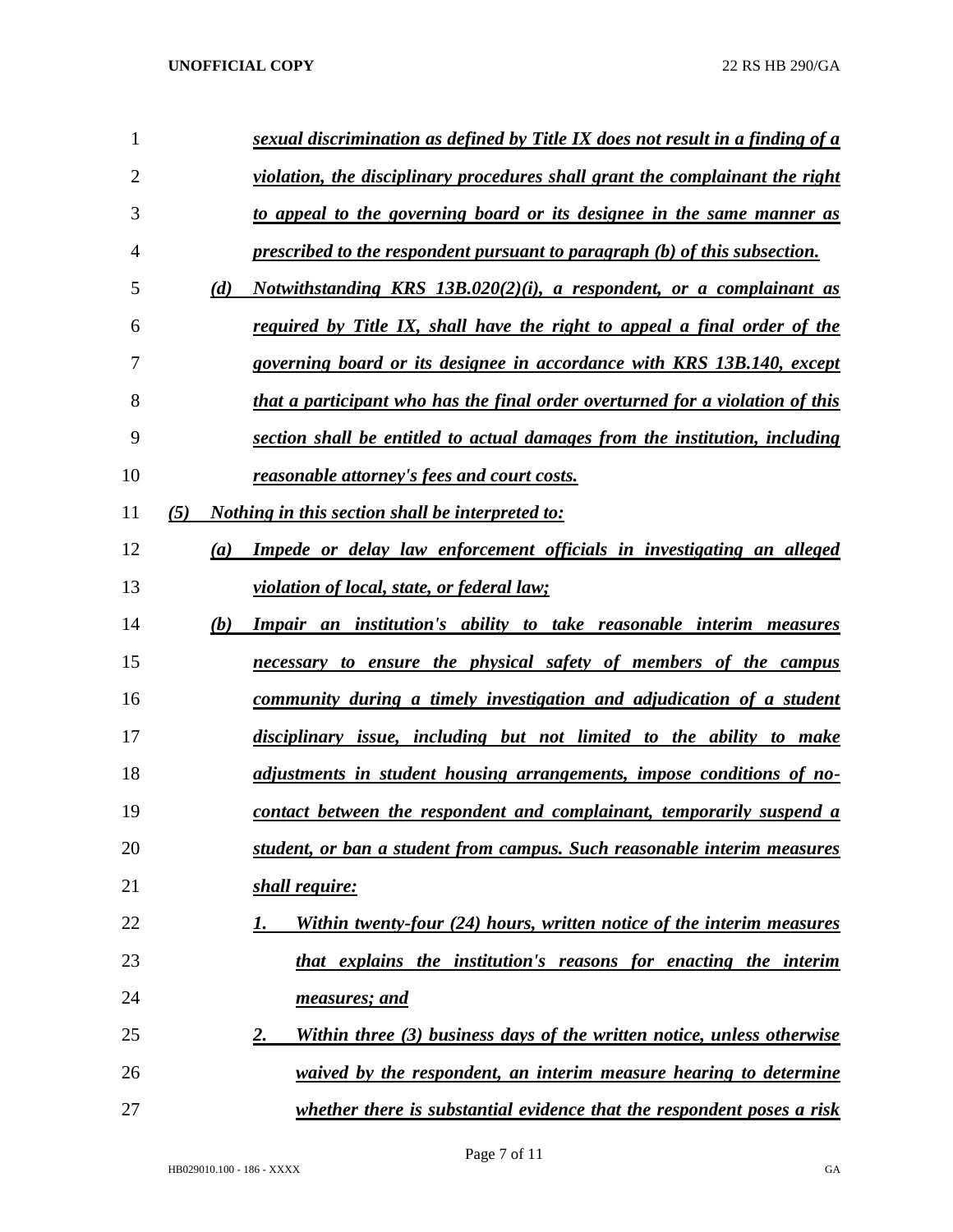| 1  |     | <u>to the physical safety of a member of the campus community and that</u>        |
|----|-----|-----------------------------------------------------------------------------------|
| 2  |     | the interim measure is appropriate to mitigate that risk. At the interim          |
| 3  |     | measure hearing, a respondent shall have the right to be represented              |
| 4  |     | as set forth in subsection $(3)(e)$ . of this section. A respondent's waiver      |
| 5  |     | of the right to an interim measure hearing shall not constitute an                |
| 6  |     | admission of guilt or a waiver of any additional rights afforded under            |
| 7  |     | <b>Sections 1 and 2 of this Act;</b>                                              |
| 8  | (c) | <u>Impair an institution's duty or ability to implement any measure necessary</u> |
| 9  |     | to effectuate a valid judicial order, including but not limited to termination    |
| 10 |     | of a respondent's residence in campus housing. Notwithstanding paragraph          |
| 11 |     | (b) of this subsection, measures necessary to effectuate a judicial order shall   |
| 12 |     | not be subject to an interim measure hearing;                                     |
| 13 | (d) | Impair an institution's ability to terminate a student's residence in campus      |
| 14 |     | <u>housing for any reason other than a violation of the code for student</u>      |
| 15 |     | conduct, including but not limited to a breach of any housing contract            |
| 16 |     | between the student and campus housing;                                           |
| 17 | (e) | <b>Impair an institution's ability to require one (1) or more complainants to</b> |
| 18 |     | serve as a representative of a class of student victims if:                       |
| 19 |     | The class is so numerous that joinder of all members is impracticable;<br>I.      |
| 20 |     | <b>There are questions of law or fact common to the class;</b><br>2.              |
| 21 |     | The claims or defenses of the representatives are typical of the claims<br>3.     |
| 22 |     | or defenses of the class; and                                                     |
| 23 |     | The representative parties will fairly and adequately protect the<br>4.           |
| 24 |     | interests of the class; and                                                       |
| 25 | (f) | Limit any additional rights afforded to a student under federal law,              |
| 26 |     | including Title IX or the Jeanne Clery Disclosure of Campus Security              |
| 27 |     | Policy and Campus Crime Statistics Act of 1990, 20 U.S.C. sec. 1092(f).           |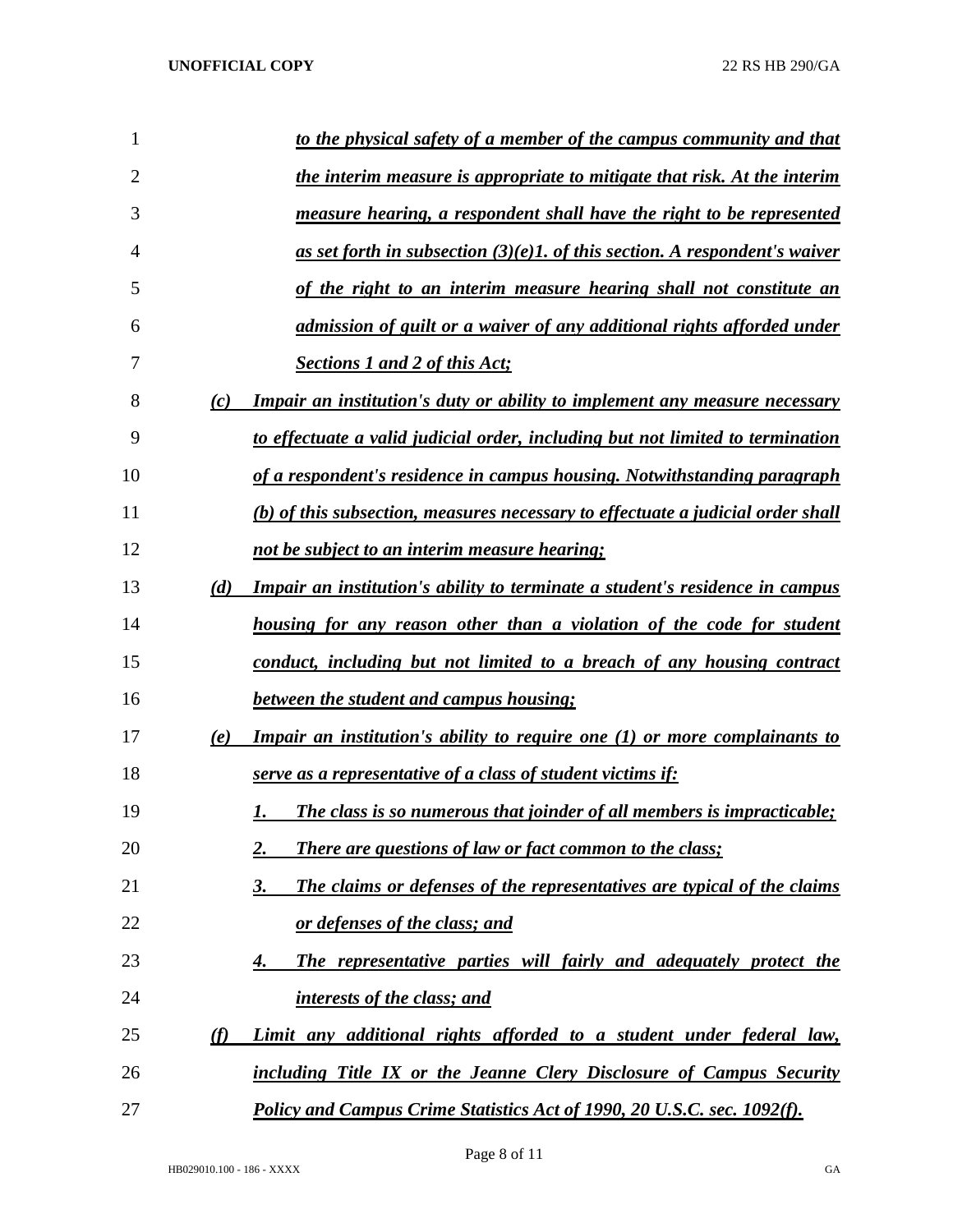| 1              | SECTION 2. A NEW SECTION OF KRS CHAPTER 164 IS CREATED TO                               |
|----------------|-----------------------------------------------------------------------------------------|
| $\overline{2}$ | <b>READ AS FOLLOWS:</b>                                                                 |
| 3              | By November 1, 2023, and by November 1 every five (5) years thereafter, each<br>(1)     |
| 4              | institution, as defined in Section 1 of this Act, shall electronically publish a report |
| 5              | on student discipline to a prominent location on the institution's Web site. The        |
| 6              | first report shall have a one (1) year reporting period and each report thereafter      |
| 7              | shall have a five (5) year reporting period. Each report on student discipline shall    |
| 8              | be submitted to the Interim Joint Committee on Education no later than                  |
| 9              | November 1 of the year the report is due to be published. The report on student         |
| 10             | discipline shall include but is not limited to:                                         |
| 11             | Without providing any personally identifiable information, the total number<br>(a)      |
| 12             | of disciplinary proceedings, including formal investigations, initiated by the          |
| 13             | institution for an alleged violation of the institution's code for student              |
| 14             | conduct during the reporting period, and of those, the total number and                 |
| 15             | <i>percentage of disciplinary proceedings that resulted in:</i>                         |
| 16             | A dismissal of the complaint by the institution prior to a hearing on<br>1.             |
| 17             | <i>the matter;</i>                                                                      |
| 18             | A negotiated resolution or agreement prior to a hearing on the matter;<br>2.            |
| 19             | 3.<br>A hearing on the matter;                                                          |
| 20             | A dismissal of the complaint by the institution after a hearing on the<br>4.            |
| 21             | matter;                                                                                 |
| 22             | <b>Suspension of a student;</b><br><u>5.</u>                                            |
| 23             | <b>Expulsion of a student;</b><br>6.                                                    |
| 24             | <b>Termination of a student's residence in campus housing;</b><br>7.                    |
| 25             | 8.<br>An appeal to the governing board or its designee of the institution in            |
| 26             | $accordance$ with subsection $(4)(b)$ of Section 1 of this Act; and                     |
| 27             | An appeal from a final decision of the governing board or its designee<br>9.            |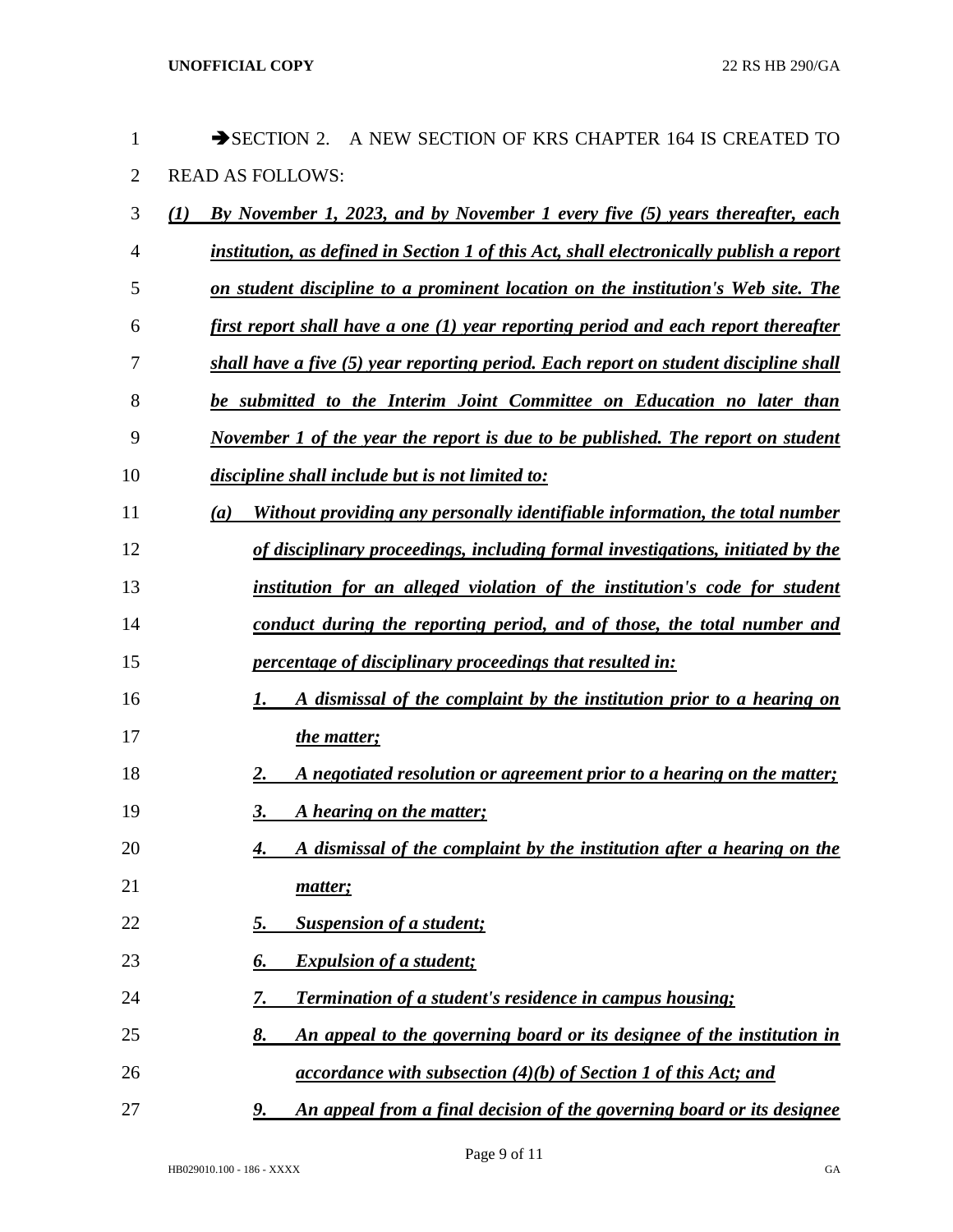| 1              |     | of the institution in accordance with subsection $(4)(c)$ of Section 1 of         |
|----------------|-----|-----------------------------------------------------------------------------------|
| $\overline{2}$ |     | this Act; and                                                                     |
| 3              | (b) | Without providing any personally identifiable information, for each data          |
| $\overline{4}$ |     | <i>point required by paragraph (a) of this subsection:</i>                        |
| 5              |     | A summary of the basic demographics of the students that were the<br>1.           |
| 6              |     | subject of the disciplinary proceedings included in that figure,                  |
| 7              |     | including but not limited to race, gender, whether the student resided            |
| 8              |     | in campus housing at the time the violation allegedly occurred, and               |
| 9              |     | the approximate number of credit hours earned;                                    |
| 10             |     | The specific rule in the code for student conduct alleged to have been<br>2.      |
| 11             |     | <i>violated</i> ;                                                                 |
| 12             |     | The general source of the initial information underlying the alleged<br>3.        |
| 13             |     | violation, including but not limited to another student, faculty, staff,          |
| 14             |     | <u>community member, or law enforcement; and</u>                                  |
| 15             |     | The percentage of students that were the subject of the disciplinary<br>4.        |
| 16             |     | proceedings included in that figure that were represented by an                   |
| 17             |     | <u>attorney licensed to practice law in Kentucky.</u>                             |
| 18             | (2) | (a) If a public postsecondary education institution believes, due to federal law, |
| 19             |     | that any specific data point required by paragraphs (a) and (b) of subsection     |
| 20             |     | (1) of this section cannot be adequately deidentified for public reporting, the   |
| 21             |     | institution shall submit a request for an exemption to the reporting              |
| 22             |     | requirement established in subsection (1) of this section for each specific       |
| 23             |     | data point to the Attorney General. The Attorney General shall review the         |
| 24             |     | request for exemption to determine whether each data point submitted can          |
| 25             |     | <b>be adequately deidentified.</b>                                                |
| 26             | (b) | A request for exemption shall be submitted no later than September 1 of the       |
| 27             |     | year the report is due to be published. The Attorney General shall make all       |